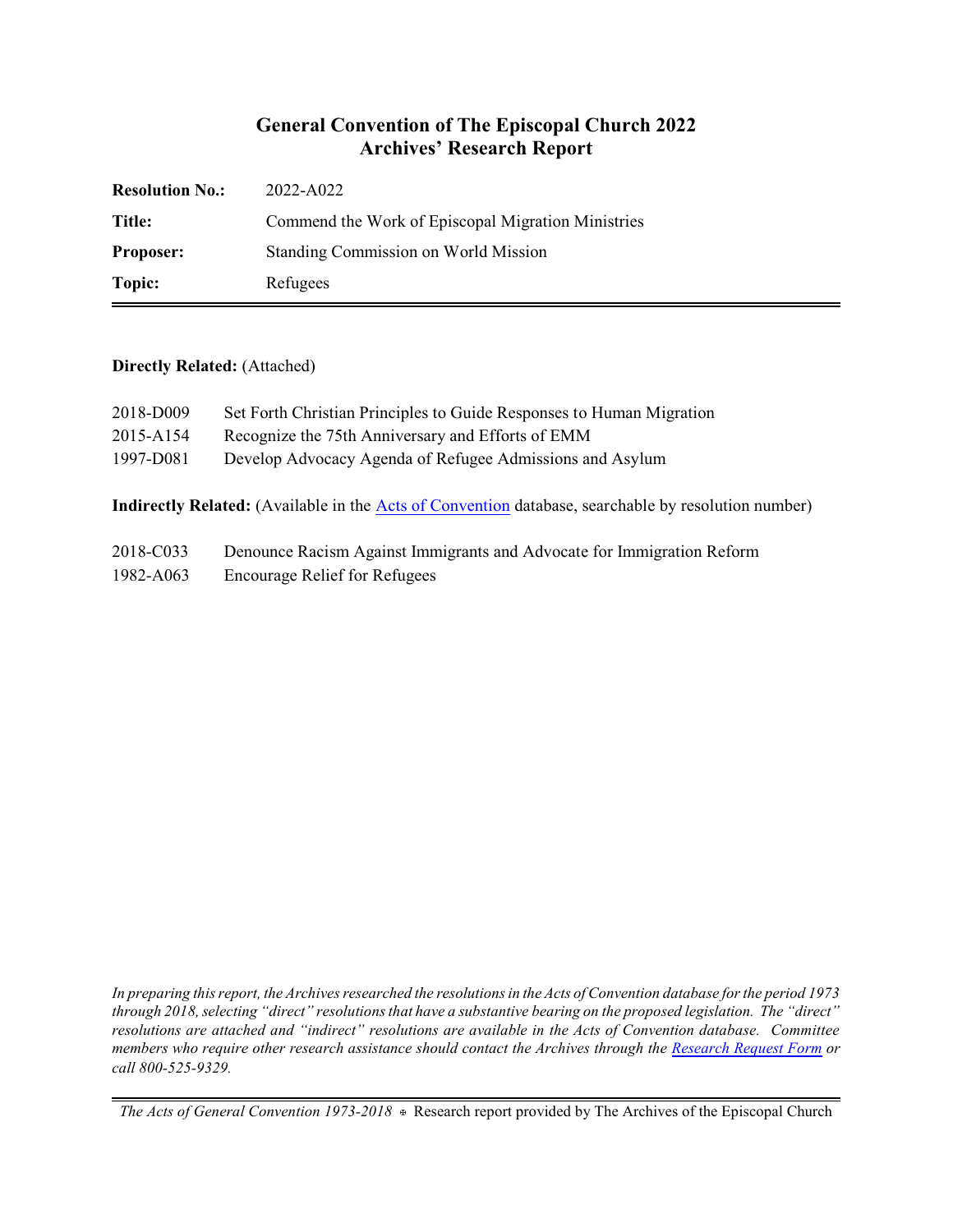# **A022 - Commend the Work of Episcopal Migration Ministries**

### **Final Status:** Not Yet Finalized

**Proposed by:** Standing Commission on World Mission **Requests New Interim Body**: No **Amends C&C or Rules of Order**: No **Has Budget Implications**: No **Cost**: **HiA:** HB **Legislative Committee Currently Assigned**: 05 - World Mission **Completion Status:** Incomplete **Latest House Action:** N/A **Supporting Documents:** No

# **Resolution Text**

*Resolved*, the House of Deputies concurring,

That the 80th General Convention commend the work and mission of Episcopal Migration Ministries, specifically its faithful ministry of welcome and love to more than 95,000 refugees through its 40 year-old Resettlement Program and its 80 year-old Church Engagement Program; and be it further

*Resolved,* That the General Convention reaffirm that The Gospel of Jesus Christ calls us to welcome the stranger and respect the dignity of every human being and that those fleeing persecution have a particular claim on our attention and concern as they seek a life of dignity and peace in the face of oppression; and be it further

*Resolved,* That the General Convention endorse the continued ministry of Episcopal Migration Ministries in responding to the needs of refugees, even as the number allowed to enter the United States has been greatly reduced in recent years, and working with the Church through the Church Engagement Program to minister to asylum seekers, those in detention, and all migrants.

# **Explanation**

The Episcopal Church has served immigrants new to the United States since the late 1800s, when the Church opened port chaplaincies to minister to sojourners on both coasts. In the 1930s, local parishes collected donations to provide steamship passage for those fleeing Nazi Europe. Out of this effort, the Presiding Bishop's Fund for World Relief was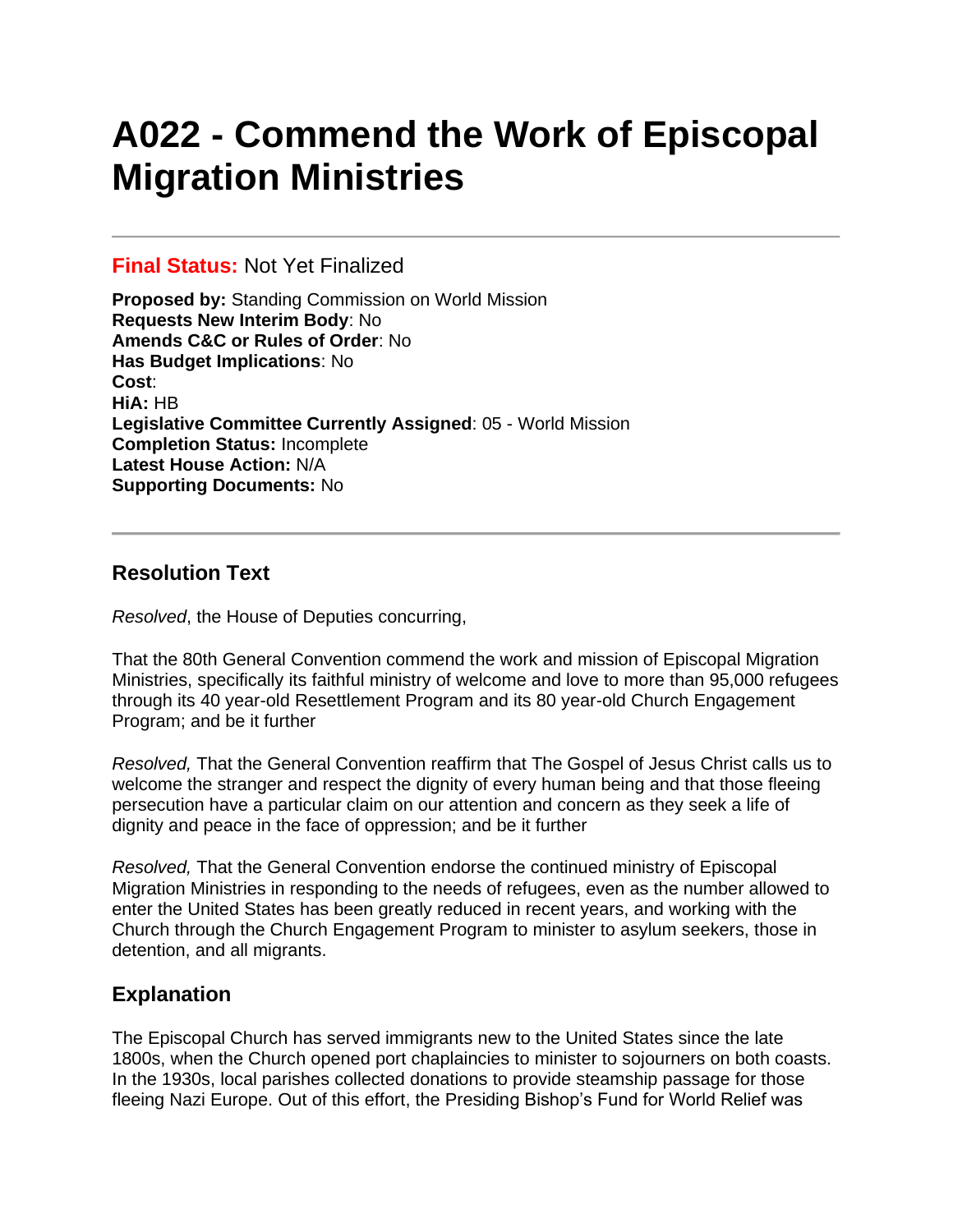born, the forerunner organization to Episcopal Relief & Development and Episcopal Migration Ministries (EMM). Since the mid- and late 20th century, EMM has partnered with other faith organizations to resettle those oppressed by the Iron Curtain, genocides of Southeast Asia, wars and conflict in Africa and the Middle East. In 1988, EMM was formally established as a resettlement agency and, in partnership with a network of affiliate agencies, dioceses, churches, and volunteers, is today one of only nine national agencies through which all refugees enter the United States.

At baptism, we vow, with God's help, to seek and serve Christ in all persons, loving our neighbor as yourself. In the face of mounting obstacles, the staff of EMM have courageously put that promise into action and continue to lead the way in refugee resettlement and in building ministries of welcome, education, and advocacy across the Church.

The process of deepening relationships with the Church includes discerning together what the ministry opportunities and needs for local churches and dioceses are concerning migration ministries. The EMM Church Engagement unit has led local discernment which has birthed two new vibrant ministry areas in immigration detention and asylum. Consistent with Executive Council Resolution MB001 (Oct. 15, 2018), the Standing Commission on World Mission urges the Convention to lift up and commend EMM's faithful ministry and encourage individual and parish collaboration and support through advocacy, personal involvement, and funding.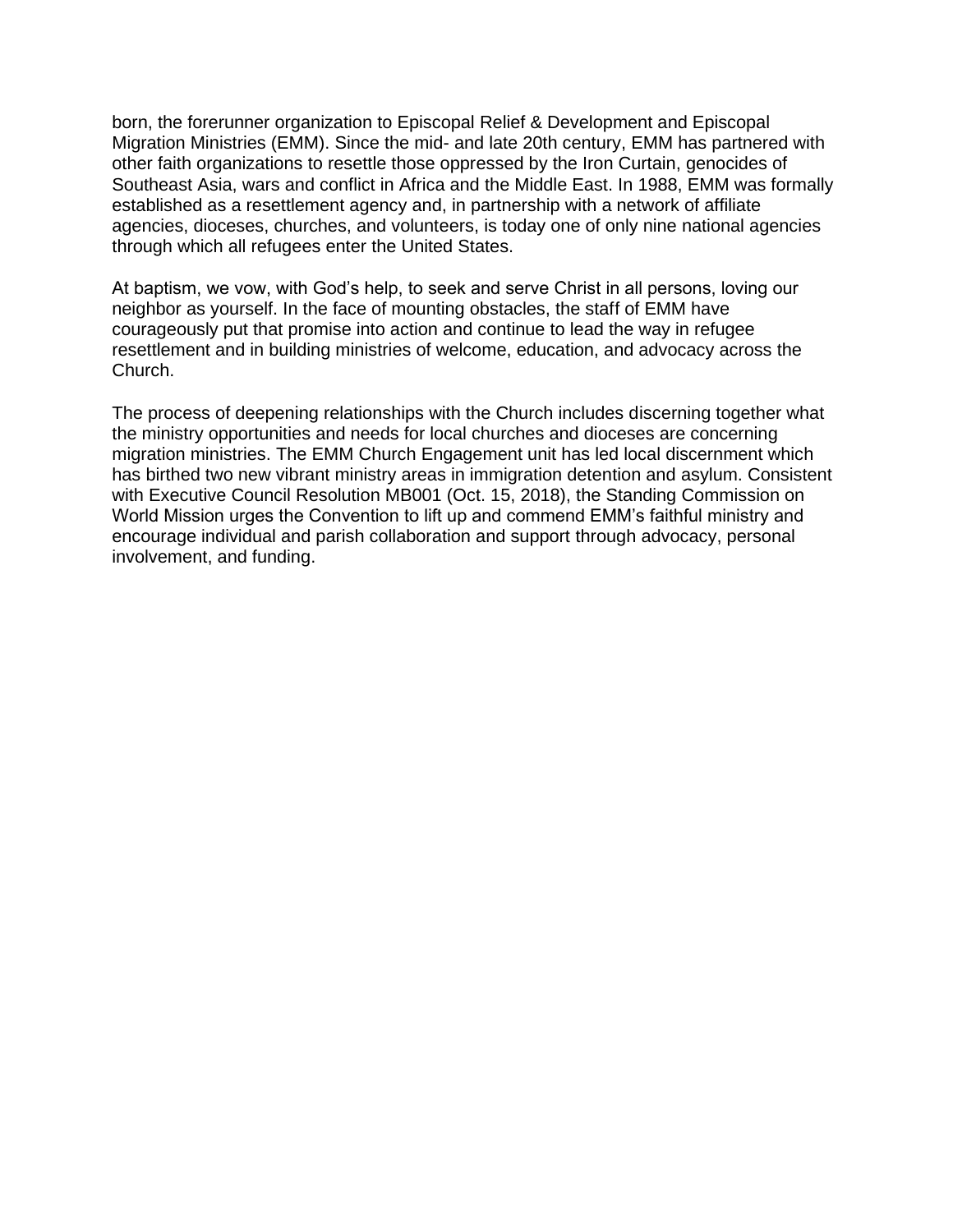| <b>Resolution Number:</b>        | 2018-D009                                                               |
|----------------------------------|-------------------------------------------------------------------------|
| <b>Title:</b>                    | Set Forth Christian Principles to Guide Responses to Human<br>Migration |
| <b>Legislative Action Taken:</b> | Concurred as Amended                                                    |

**Final Text:**

THE ARCHIVES of the Episcopal Church

*Resolved*, **That the 79th General Convention of The Episcopal Church recognize that human migration has always been part of the human condition, and that human migration will continue in future, and will likely increase due to any number of variables including the effects of climate change on human habitat, economic instability, or ongoing war and conflict, and remembering the call in both Hebrew and Christian Scriptures to welcome the stranger, building stronger and more diverse community: "You shall also love the stranger, for you were strangers in the land of Egypt" (Deuteronomy 10:19) and "I was a stranger, and you welcomed me; …. Truly I tell you, just as you did it to the least of these who are members of my family, you did it to me" (Matthew 25: 35, 40);** and be it further

*Resolved*, **That this General Convention set forth these principles to guide our church's response to human migration, including internal migration, in the future:**

- 1. **We recognize the fundamental human rights of all people as expressed in our Baptismal Covenant and we reaffirm that the Universal Declaration of Human Rights applies to all refugees and both regular and irregular migrants;**
- 2. **We remember that Mary, Joseph, and Jesus were refugees, as they were forced to flee into a foreign land to escape violence;**
- 3. **We call on all governments to keep their commitments and legal obligations to respect the rights and dignity of all people, including access to justice and social services, while recognizing the complexity of developing just immigration policies in any country, and the legitimate need to protect borders and address security threats to sovereign nations;**
- 4. **We commit the church to learning and engaging migration issues as part of the Jesus Movement, sacredly holding the voices and leadership of migrants themselves and honoring their leadership in this process;**
- 5. **We will endeavor to learn and address root causes of migration and advocate for just solutions with Anglican/Episcopal, ecumenical, and interfaith partners;**
- 6. **We acknowledge the connection between U.S. policies, and the policies of other states, and the root drivers of migration, including climate change, armed conflict, and disruption of local economies through global trade policies;**
- 7. **We stress the importance of demonstrating hospitality and welcome as Christian values at the local level, preaching hospitality and positive storytelling to overcome xenophobia;**
- 8. **We insist that the United States of America and other powerful, wealthy nations, and all nations to the best of their ability, contribute to resettlement***,* **establish and maintain safe and orderly humanitarian protection for refugees, internally displaced persons, and other migrants seeking long-term solutions and safety***;*
- 9. **We call on all nations to maintain family unity and safety during migration;**
- 10. **We insist that economic and foreign relationships among governments should not increase the need of migration due to economic hardships, persecution, and violence;**
- 11. **We insist that governments strive to maintain conditions which are conducive to internal stability and employment opportunity;**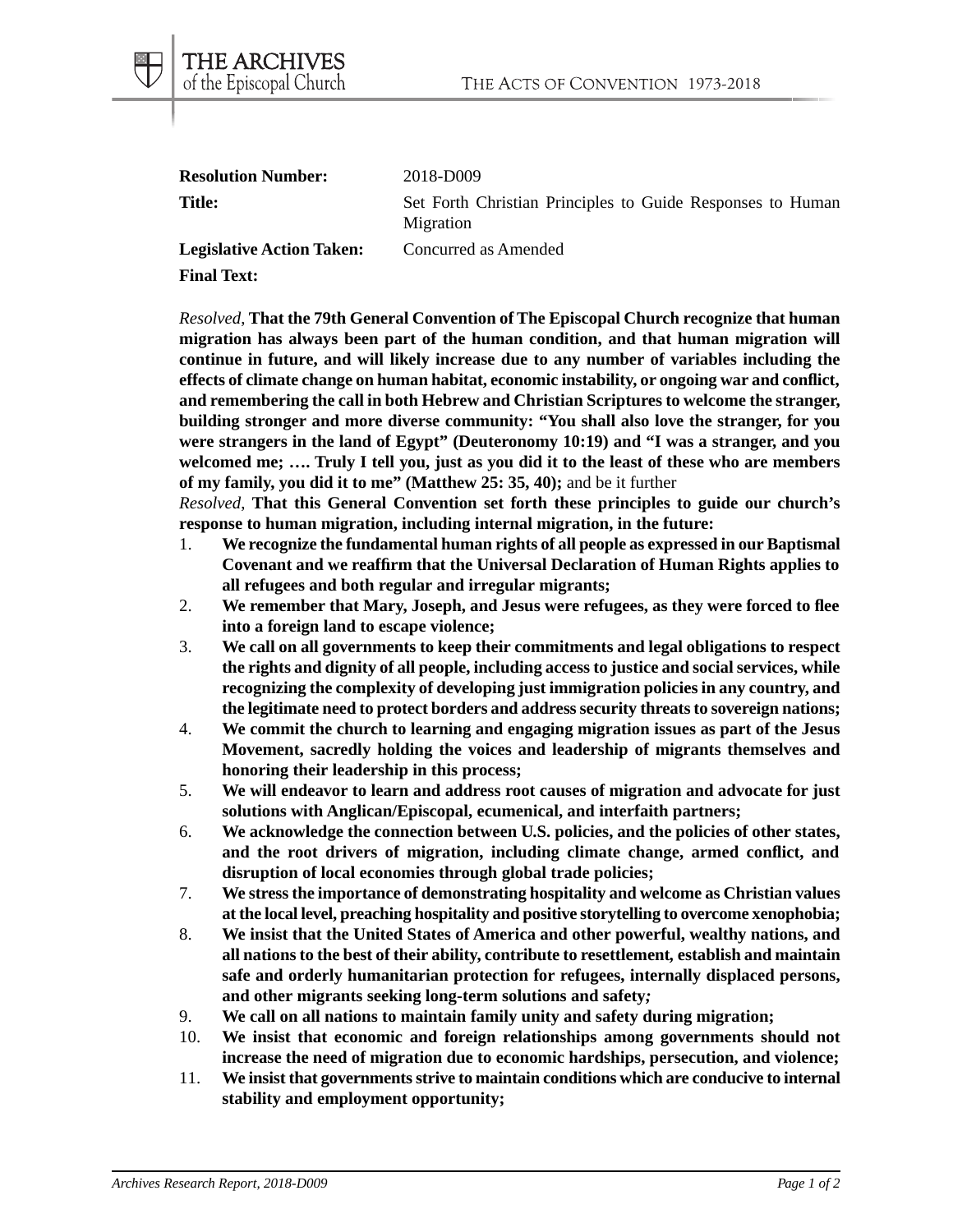- 12. **In the event that people are forced to migrate, we insist that our governments address the drivers holistically, without racial, ethnic, socioeconomic status, sexual orientation, gender identity, physical or mental ability, health status, or religious prejudice;**
- 13. **We insist that our governments adhere to the internationally accepted principle known as non-refoulement, that stipulates that countries should not return migrants and refugees to unsafe conditions in their home countries or other countries;**
- 14. **We recognize the links between migrants in vulnerable transit situations and human trafficking and other dangers, and will seek to establish and maintain robust, safe, and orderly routes for refugees;**
- 15. **We urge governments to expand refugee resettlement as a humanitarian response that offers individuals safety and opportunity;**
- 16. **We recognize that displacement due to climate change already happens and will increase, and we insist that our governments and the international community must commit to development of long-term protection solutions for persons displaced by climate change; and be it further**

*Resolved*, **That this General Convention recognize the process underway at the United Nations to establish a Global Compact on Refugees,[i] and a Global Compact on Migration, processes that have included advocacy by The Episcopal Church Representative to the UN and by the Office of Government Relations Refugee and Immigration Policy Advisor;** and be it further

*Resolved*, **That this General Convention urge the Office of the Presiding Bishop to ensure continued representation of The Episcopal Church at the United Nations and other multinational consultations with faith communities on refugee and migrant issues, alongside the Anglican Communion Office, Lutheran World Federation, and other ecumenical and interfaith partners in responding to the global refugee crisis;** and be it further

*Resolved*, **That this General Convention encourage all congregations and dioceses to learn about the intricacies of migration***,* **including root causes through the resources provided by Episcopal Migration Ministries and its Partners in Welcome network and engage in aiding migrants to the best of their ability.**

**Citation:** General Convention, *Journal of the General Convention of...The Episcopal Church, Austin, 2018* (New York: General Convention, 2018), pp. 1065-1067.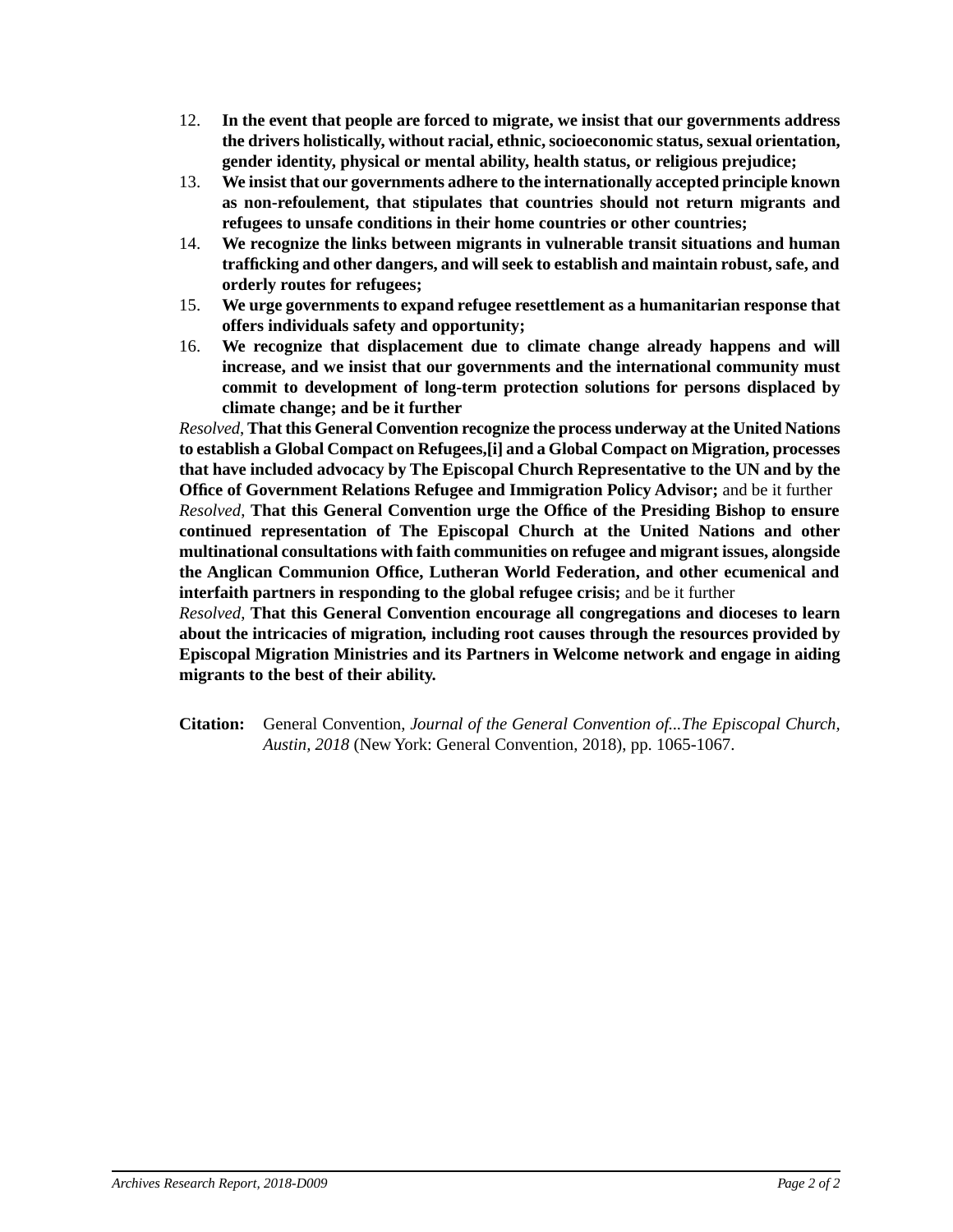| 2015-A154                                         |
|---------------------------------------------------|
| Recognize the 75th Anniversary and Efforts of EMM |
| Adopted                                           |
|                                                   |
|                                                   |

THE ARCHIVES of the Episcopal Church

*Resolved*, **That the House of Bishops of the 78th General Convention celebrates the ministry of Episcopal Migration Ministry for these past 75 years and invites the members of our church to join in continual support through our finances, advocacy, and personal involvement;** and be it further

*Resolved*, **That the effective refugee resettlement programs of the Domestic and Foreign Missionary Society achieved during these past 75 years working in partnership with its affiliate network, along with dioceses, faith communities, and volunteers have welcomed refugees from around the globe;** and be it further

*Resolved*, **That this House of Bishops recognizes the life-saving ministry of the Episcopal Migration Ministry for resettling 5,155 refugees in 2014 from all around the globe through the assistance and work of many of our dioceses and congregations;** and be it further

*Resolved*, **That this House of Bishops encourages its dioceses and congregations to respond to the need of welcoming the stranger in our midst through the work of Episcopal Migration Ministry acknowledging the information from the United Nations High Commissioner for Refugees that every four seconds someone is forced to flee due to conflict, persecution, or fear of violence; that there are currently more than 50 million refugees, asylum seekers, and internally displaced people worldwide, the most in the post-World War II era.**

**Citation:** General Convention, *Journal of the General Convention of...The Episcopal Church, Salt Lake City, 2015* (New York: General Convention, 2015), p. 208.